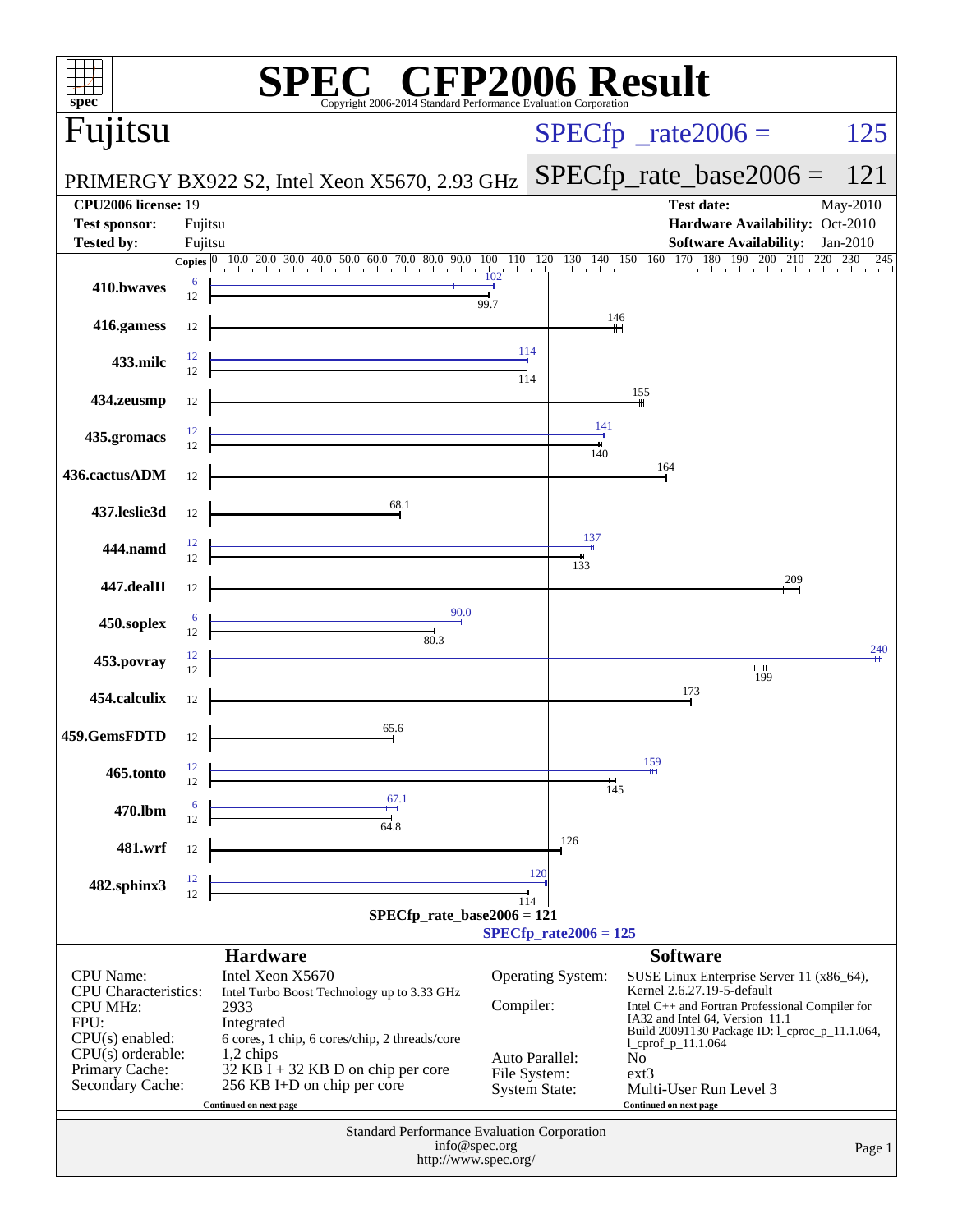

### $SPECTp_rate2006 = 125$

[Base Pointers:](http://www.spec.org/auto/cpu2006/Docs/result-fields.html#BasePointers) 64-bit<br>Peak Pointers: 32/64-bit

[Other Software:](http://www.spec.org/auto/cpu2006/Docs/result-fields.html#OtherSoftware) None

[Peak Pointers:](http://www.spec.org/auto/cpu2006/Docs/result-fields.html#PeakPointers)

PRIMERGY BX922 S2, Intel Xeon X5670, 2.93 GHz

**[CPU2006 license:](http://www.spec.org/auto/cpu2006/Docs/result-fields.html#CPU2006license)** 19 **[Test date:](http://www.spec.org/auto/cpu2006/Docs/result-fields.html#Testdate)** May-2010 **[Test sponsor:](http://www.spec.org/auto/cpu2006/Docs/result-fields.html#Testsponsor)** Fujitsu **[Hardware Availability:](http://www.spec.org/auto/cpu2006/Docs/result-fields.html#HardwareAvailability)** Oct-2010 **[Tested by:](http://www.spec.org/auto/cpu2006/Docs/result-fields.html#Testedby)** Fujitsu **[Software Availability:](http://www.spec.org/auto/cpu2006/Docs/result-fields.html#SoftwareAvailability)** Jan-2010

[L3 Cache:](http://www.spec.org/auto/cpu2006/Docs/result-fields.html#L3Cache) 12 MB I+D on chip per chip<br>Other Cache: None [Other Cache:](http://www.spec.org/auto/cpu2006/Docs/result-fields.html#OtherCache) [Memory:](http://www.spec.org/auto/cpu2006/Docs/result-fields.html#Memory) 24 GB (6x4 GB PC3-10600R, 2 rank, CL9-9-9, ECC) [Disk Subsystem:](http://www.spec.org/auto/cpu2006/Docs/result-fields.html#DiskSubsystem) 1 x SSD SATA, 64 GB

| Other Hardware:<br>None |               |                |       |                |       |                |       |               |                |              |                |              |                |              |
|-------------------------|---------------|----------------|-------|----------------|-------|----------------|-------|---------------|----------------|--------------|----------------|--------------|----------------|--------------|
| <b>Results Table</b>    |               |                |       |                |       |                |       |               |                |              |                |              |                |              |
|                         | <b>Base</b>   |                |       |                |       | <b>Peak</b>    |       |               |                |              |                |              |                |              |
| <b>Benchmark</b>        | <b>Copies</b> | <b>Seconds</b> | Ratio | <b>Seconds</b> | Ratio | <b>Seconds</b> | Ratio | <b>Copies</b> | <b>Seconds</b> | <b>Ratio</b> | <b>Seconds</b> | <b>Ratio</b> | <b>Seconds</b> | <b>Ratio</b> |
| 410.bwaves              | 12            | 1632           | 99.9  | 1635           | 99.7  | 1637           | 99.6  | 6             | 932            | 87.5         | 800            | 102          | 803            | <b>102</b>   |
| 416.gamess              | 12            | 1591           | 148   | 1613           | 146   | 1620           | 145   | 12            | 1591           | 148          | 1613           | <b>146</b>   | 1620           | 145          |
| $433$ .milc             | 12            | 969            | 114   | 968            | 114   | 969            | 114   | 12            | 968            | 114          | 968            | 114          | 968            | 114          |
| 434.zeusmp              | 12            | 703            | 155   | 709            | 154   | 706            | 155   | 12            | 703            | 155          | 709            | 154          | 706            | <u>155</u>   |
| 435.gromacs             | 12            | 613            | 140   | 615            | 139   | 610            | 140   | 12            | 606            | 141          | 607            | 141          | 605            | 142          |
| 436.cactusADM           | 12            | 876            | 164   | 879            | 163   | 877            | 164   | 12            | 876            | 164          | 879            | 163          | 877            | 164          |
| 437.leslie3d            | 12            | 1657           | 68.1  | 1655           | 68.1  | 1657           | 68.1  | 12            | 1657           | 68.1         | 1655           | 68.1         | 1657           | 68.1         |
| 444.namd                | 12            | 718            | 134   | 722            | 133   | 725            | 133   | 12            | 704            | 137          | 700            | 137          | 702            | 137          |
| 447.dealII              | 12            | 648            | 212   | 668            | 206   | 655            | 209   | 12            | 648            | 212          | 668            | 206          | 655            | 209          |
| 450.soplex              | 12            | 1246           | 80.3  | 1246           | 80.3  | 1246           | 80.3  | 6             | 607            | 82.4         | 556            | 90.0         | 556            | 90.1         |
| 453.povray              | 12            | 321            | 199   | 320            | 199   | 327            | 195   | 12            | 266            | 240          | 265            | 241          | 267            | 239          |
| 454.calculix            | 12            | 573            | 173   | 574            | 173   | 574            | 172   | 12            | 573            | 173          | 574            | 173          | 574            | 172          |
| 459.GemsFDTD            | 12            | 1939           | 65.7  | 1941           | 65.6  | 1939           | 65.6  | 12            | 1939           | 65.7         | 1941           | 65.6         | 1939           | 65.6         |
| 465.tonto               | 12            | 825            | 143   | 813            | 145   | 812            | 145   | 12            | 737            | 160          | 744            | 159          | 748            | 158          |

#### Results appear in the [order in which they were run.](http://www.spec.org/auto/cpu2006/Docs/result-fields.html#RunOrder) Bold underlined text [indicates a median measurement.](http://www.spec.org/auto/cpu2006/Docs/result-fields.html#Median) **[Operating System Notes](http://www.spec.org/auto/cpu2006/Docs/result-fields.html#OperatingSystemNotes)**

[470.lbm](http://www.spec.org/auto/cpu2006/Docs/470.lbm.html) 12 2542 64.9 2543 64.8 **[2543](http://www.spec.org/auto/cpu2006/Docs/result-fields.html#Median) [64.8](http://www.spec.org/auto/cpu2006/Docs/result-fields.html#Median)** 6 **[1228](http://www.spec.org/auto/cpu2006/Docs/result-fields.html#Median) [67.1](http://www.spec.org/auto/cpu2006/Docs/result-fields.html#Median)** 1228 67.2 1306 63.1 [481.wrf](http://www.spec.org/auto/cpu2006/Docs/481.wrf.html) 12 1065 126 **[1065](http://www.spec.org/auto/cpu2006/Docs/result-fields.html#Median) [126](http://www.spec.org/auto/cpu2006/Docs/result-fields.html#Median)** 1066 126 12 1065 126 **[1065](http://www.spec.org/auto/cpu2006/Docs/result-fields.html#Median) [126](http://www.spec.org/auto/cpu2006/Docs/result-fields.html#Median)** 1066 126 [482.sphinx3](http://www.spec.org/auto/cpu2006/Docs/482.sphinx3.html) 12 2049 114 **[2055](http://www.spec.org/auto/cpu2006/Docs/result-fields.html#Median) [114](http://www.spec.org/auto/cpu2006/Docs/result-fields.html#Median)** 2055 114 12 1939 121 1948 120 **[1947](http://www.spec.org/auto/cpu2006/Docs/result-fields.html#Median) [120](http://www.spec.org/auto/cpu2006/Docs/result-fields.html#Median)**

'ulimit -s unlimited' was used to set the stacksize to unlimited prior to run

#### **[Platform Notes](http://www.spec.org/auto/cpu2006/Docs/result-fields.html#PlatformNotes)**

 BIOS configuration: Data Reuse Optimization = Disabled Performance/Power Setting = Traditional

#### **[General Notes](http://www.spec.org/auto/cpu2006/Docs/result-fields.html#GeneralNotes)**

 For information about Fujitsu please visit: <http://www.fujitsu.com> Binaries were compiled on SLES 10 with Binutils 2.18.50.0.7.20080502

> Standard Performance Evaluation Corporation [info@spec.org](mailto:info@spec.org) <http://www.spec.org/>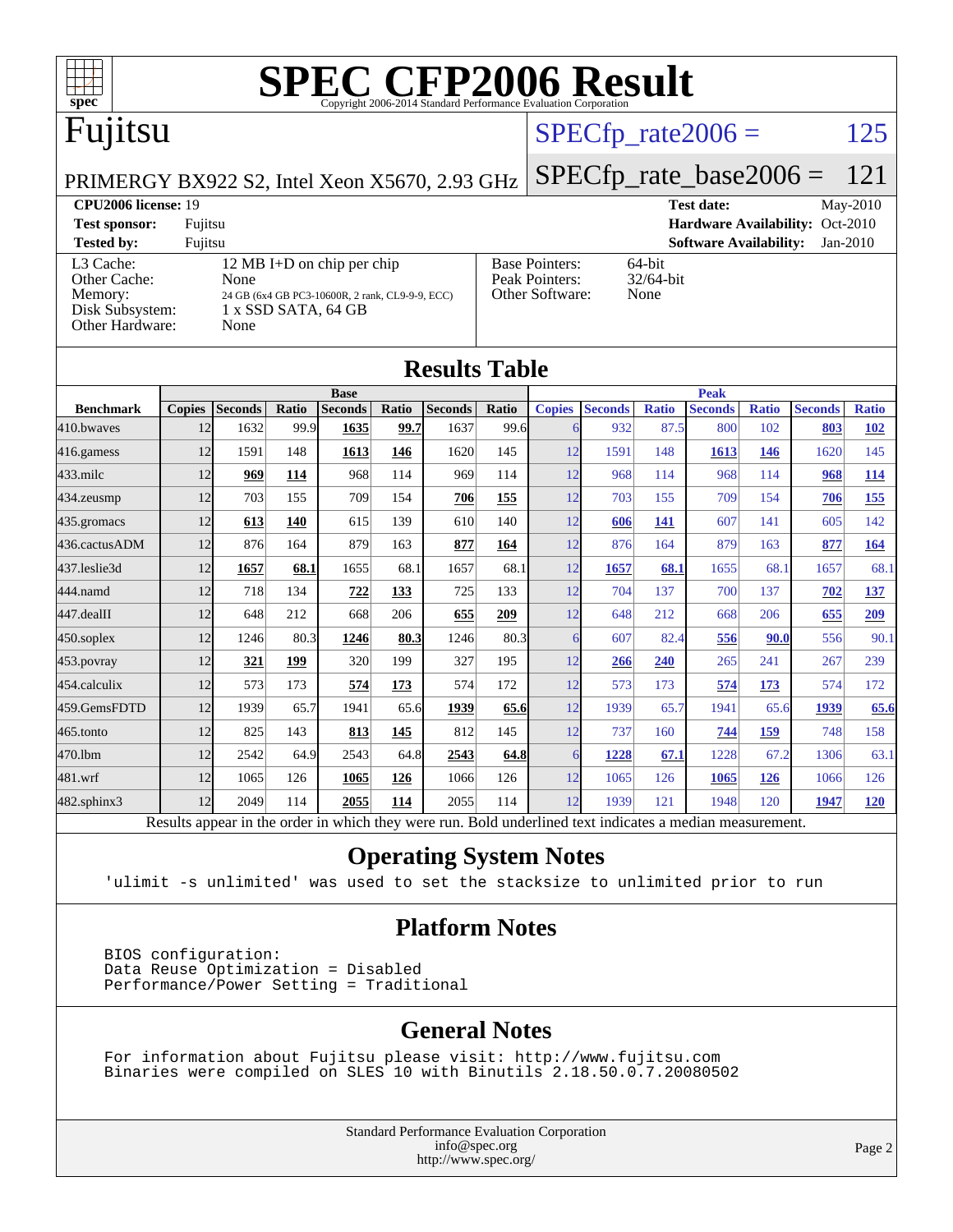

# **[SPEC CFP2006 Result](http://www.spec.org/auto/cpu2006/Docs/result-fields.html#SPECCFP2006Result)**

# Fujitsu

 $SPECTp_rate2006 = 125$ 

PRIMERGY BX922 S2, Intel Xeon X5670, 2.93 GHz [SPECfp\\_rate\\_base2006 =](http://www.spec.org/auto/cpu2006/Docs/result-fields.html#SPECfpratebase2006) 121

**[CPU2006 license:](http://www.spec.org/auto/cpu2006/Docs/result-fields.html#CPU2006license)** 19 **[Test date:](http://www.spec.org/auto/cpu2006/Docs/result-fields.html#Testdate)** May-2010 **[Test sponsor:](http://www.spec.org/auto/cpu2006/Docs/result-fields.html#Testsponsor)** Fujitsu **[Hardware Availability:](http://www.spec.org/auto/cpu2006/Docs/result-fields.html#HardwareAvailability)** Oct-2010 **[Tested by:](http://www.spec.org/auto/cpu2006/Docs/result-fields.html#Testedby)** Fujitsu **[Software Availability:](http://www.spec.org/auto/cpu2006/Docs/result-fields.html#SoftwareAvailability)** Jan-2010

### **[Base Compiler Invocation](http://www.spec.org/auto/cpu2006/Docs/result-fields.html#BaseCompilerInvocation)**

[C benchmarks](http://www.spec.org/auto/cpu2006/Docs/result-fields.html#Cbenchmarks):  $\text{icc}$  -m64

[C++ benchmarks:](http://www.spec.org/auto/cpu2006/Docs/result-fields.html#CXXbenchmarks) [icpc -m64](http://www.spec.org/cpu2006/results/res2010q3/cpu2006-20100702-12101.flags.html#user_CXXbase_intel_icpc_64bit_bedb90c1146cab66620883ef4f41a67e)

[Fortran benchmarks](http://www.spec.org/auto/cpu2006/Docs/result-fields.html#Fortranbenchmarks): [ifort -m64](http://www.spec.org/cpu2006/results/res2010q3/cpu2006-20100702-12101.flags.html#user_FCbase_intel_ifort_64bit_ee9d0fb25645d0210d97eb0527dcc06e)

[Benchmarks using both Fortran and C](http://www.spec.org/auto/cpu2006/Docs/result-fields.html#BenchmarksusingbothFortranandC): [icc -m64](http://www.spec.org/cpu2006/results/res2010q3/cpu2006-20100702-12101.flags.html#user_CC_FCbase_intel_icc_64bit_0b7121f5ab7cfabee23d88897260401c) [ifort -m64](http://www.spec.org/cpu2006/results/res2010q3/cpu2006-20100702-12101.flags.html#user_CC_FCbase_intel_ifort_64bit_ee9d0fb25645d0210d97eb0527dcc06e)

### **[Base Portability Flags](http://www.spec.org/auto/cpu2006/Docs/result-fields.html#BasePortabilityFlags)**

| 416.gamess: -DSPEC_CPU_LP64                                    |
|----------------------------------------------------------------|
|                                                                |
| 433.milc: -DSPEC CPU LP64                                      |
| 434.zeusmp: -DSPEC_CPU_LP64                                    |
| 435.gromacs: -DSPEC_CPU_LP64 -nofor_main                       |
| 436.cactusADM: - DSPEC CPU LP64 - nofor main                   |
| 437.leslie3d: -DSPEC CPU LP64                                  |
| 444.namd: - DSPEC CPU LP64                                     |
| 447.dealII: -DSPEC_CPU LP64                                    |
| 450.soplex: -DSPEC_CPU_LP64                                    |
| 453.povray: -DSPEC_CPU_LP64                                    |
| 454.calculix: - DSPEC CPU LP64 - nofor main                    |
| 459.GemsFDTD: -DSPEC_CPU LP64                                  |
| 465.tonto: - DSPEC_CPU LP64                                    |
| 470.1bm: -DSPEC CPU LP64                                       |
| 481.wrf: -DSPEC CPU_LP64 -DSPEC_CPU_CASE_FLAG -DSPEC_CPU_LINUX |
| 482.sphinx3: -DSPEC_CPU_LP64                                   |

### **[Base Optimization Flags](http://www.spec.org/auto/cpu2006/Docs/result-fields.html#BaseOptimizationFlags)**

[C benchmarks](http://www.spec.org/auto/cpu2006/Docs/result-fields.html#Cbenchmarks): [-xSSE4.2](http://www.spec.org/cpu2006/results/res2010q3/cpu2006-20100702-12101.flags.html#user_CCbase_f-xSSE42_f91528193cf0b216347adb8b939d4107) [-ipo](http://www.spec.org/cpu2006/results/res2010q3/cpu2006-20100702-12101.flags.html#user_CCbase_f-ipo) [-O3](http://www.spec.org/cpu2006/results/res2010q3/cpu2006-20100702-12101.flags.html#user_CCbase_f-O3) [-no-prec-div](http://www.spec.org/cpu2006/results/res2010q3/cpu2006-20100702-12101.flags.html#user_CCbase_f-no-prec-div) [-static](http://www.spec.org/cpu2006/results/res2010q3/cpu2006-20100702-12101.flags.html#user_CCbase_f-static) [C++ benchmarks:](http://www.spec.org/auto/cpu2006/Docs/result-fields.html#CXXbenchmarks) [-xSSE4.2](http://www.spec.org/cpu2006/results/res2010q3/cpu2006-20100702-12101.flags.html#user_CXXbase_f-xSSE42_f91528193cf0b216347adb8b939d4107) [-ipo](http://www.spec.org/cpu2006/results/res2010q3/cpu2006-20100702-12101.flags.html#user_CXXbase_f-ipo) [-O3](http://www.spec.org/cpu2006/results/res2010q3/cpu2006-20100702-12101.flags.html#user_CXXbase_f-O3) [-no-prec-div](http://www.spec.org/cpu2006/results/res2010q3/cpu2006-20100702-12101.flags.html#user_CXXbase_f-no-prec-div) [-static](http://www.spec.org/cpu2006/results/res2010q3/cpu2006-20100702-12101.flags.html#user_CXXbase_f-static) [Fortran benchmarks](http://www.spec.org/auto/cpu2006/Docs/result-fields.html#Fortranbenchmarks): [-xSSE4.2](http://www.spec.org/cpu2006/results/res2010q3/cpu2006-20100702-12101.flags.html#user_FCbase_f-xSSE42_f91528193cf0b216347adb8b939d4107) [-ipo](http://www.spec.org/cpu2006/results/res2010q3/cpu2006-20100702-12101.flags.html#user_FCbase_f-ipo) [-O3](http://www.spec.org/cpu2006/results/res2010q3/cpu2006-20100702-12101.flags.html#user_FCbase_f-O3) [-no-prec-div](http://www.spec.org/cpu2006/results/res2010q3/cpu2006-20100702-12101.flags.html#user_FCbase_f-no-prec-div) [-static](http://www.spec.org/cpu2006/results/res2010q3/cpu2006-20100702-12101.flags.html#user_FCbase_f-static)

[Benchmarks using both Fortran and C](http://www.spec.org/auto/cpu2006/Docs/result-fields.html#BenchmarksusingbothFortranandC): [-xSSE4.2](http://www.spec.org/cpu2006/results/res2010q3/cpu2006-20100702-12101.flags.html#user_CC_FCbase_f-xSSE42_f91528193cf0b216347adb8b939d4107) [-ipo](http://www.spec.org/cpu2006/results/res2010q3/cpu2006-20100702-12101.flags.html#user_CC_FCbase_f-ipo) [-O3](http://www.spec.org/cpu2006/results/res2010q3/cpu2006-20100702-12101.flags.html#user_CC_FCbase_f-O3) [-no-prec-div](http://www.spec.org/cpu2006/results/res2010q3/cpu2006-20100702-12101.flags.html#user_CC_FCbase_f-no-prec-div) [-static](http://www.spec.org/cpu2006/results/res2010q3/cpu2006-20100702-12101.flags.html#user_CC_FCbase_f-static)

> Standard Performance Evaluation Corporation [info@spec.org](mailto:info@spec.org) <http://www.spec.org/>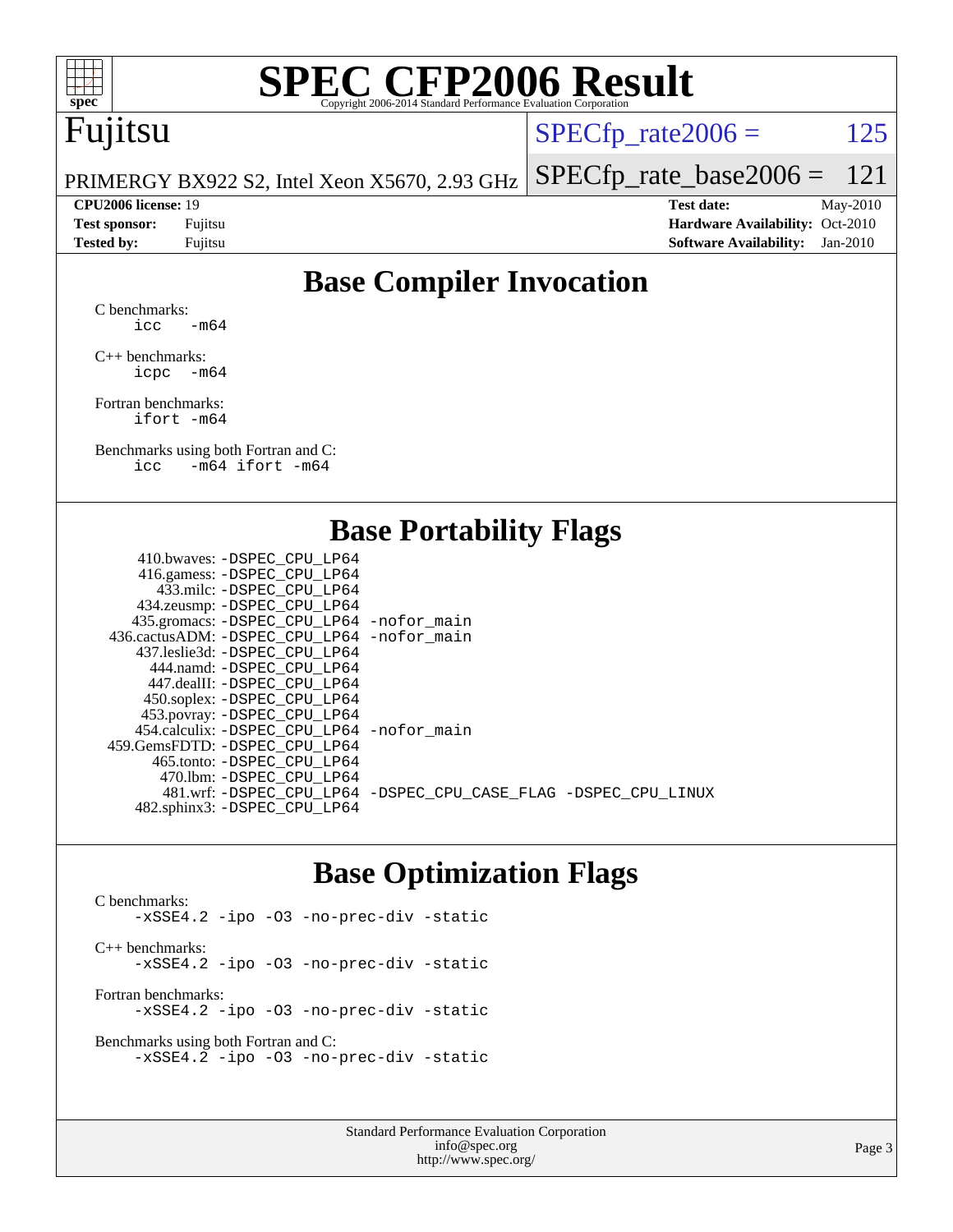

# **[SPEC CFP2006 Result](http://www.spec.org/auto/cpu2006/Docs/result-fields.html#SPECCFP2006Result)**

# Fujitsu

 $SPECTp\_rate2006 = 125$ 

[SPECfp\\_rate\\_base2006 =](http://www.spec.org/auto/cpu2006/Docs/result-fields.html#SPECfpratebase2006) 121

PRIMERGY BX922 S2, Intel Xeon X5670, 2.93 GHz

**[CPU2006 license:](http://www.spec.org/auto/cpu2006/Docs/result-fields.html#CPU2006license)** 19 **[Test date:](http://www.spec.org/auto/cpu2006/Docs/result-fields.html#Testdate)** May-2010 **[Test sponsor:](http://www.spec.org/auto/cpu2006/Docs/result-fields.html#Testsponsor)** Fujitsu **[Hardware Availability:](http://www.spec.org/auto/cpu2006/Docs/result-fields.html#HardwareAvailability)** Oct-2010 **[Tested by:](http://www.spec.org/auto/cpu2006/Docs/result-fields.html#Testedby)** Fujitsu **[Software Availability:](http://www.spec.org/auto/cpu2006/Docs/result-fields.html#SoftwareAvailability)** Jan-2010

## **[Peak Compiler Invocation](http://www.spec.org/auto/cpu2006/Docs/result-fields.html#PeakCompilerInvocation)**

[C benchmarks \(except as noted below\)](http://www.spec.org/auto/cpu2006/Docs/result-fields.html#Cbenchmarksexceptasnotedbelow):  $\text{icc}$   $-\text{m64}$ 

482.sphinx3: [icc -m32](http://www.spec.org/cpu2006/results/res2010q3/cpu2006-20100702-12101.flags.html#user_peakCCLD482_sphinx3_intel_icc_32bit_a6a621f8d50482236b970c6ac5f55f93)

[C++ benchmarks \(except as noted below\):](http://www.spec.org/auto/cpu2006/Docs/result-fields.html#CXXbenchmarksexceptasnotedbelow) [icpc -m64](http://www.spec.org/cpu2006/results/res2010q3/cpu2006-20100702-12101.flags.html#user_CXXpeak_intel_icpc_64bit_bedb90c1146cab66620883ef4f41a67e)

450.soplex: [icpc -m32](http://www.spec.org/cpu2006/results/res2010q3/cpu2006-20100702-12101.flags.html#user_peakCXXLD450_soplex_intel_icpc_32bit_4e5a5ef1a53fd332b3c49e69c3330699)

[Fortran benchmarks](http://www.spec.org/auto/cpu2006/Docs/result-fields.html#Fortranbenchmarks): [ifort -m64](http://www.spec.org/cpu2006/results/res2010q3/cpu2006-20100702-12101.flags.html#user_FCpeak_intel_ifort_64bit_ee9d0fb25645d0210d97eb0527dcc06e)

[Benchmarks using both Fortran and C](http://www.spec.org/auto/cpu2006/Docs/result-fields.html#BenchmarksusingbothFortranandC): [icc -m64](http://www.spec.org/cpu2006/results/res2010q3/cpu2006-20100702-12101.flags.html#user_CC_FCpeak_intel_icc_64bit_0b7121f5ab7cfabee23d88897260401c) [ifort -m64](http://www.spec.org/cpu2006/results/res2010q3/cpu2006-20100702-12101.flags.html#user_CC_FCpeak_intel_ifort_64bit_ee9d0fb25645d0210d97eb0527dcc06e)

**[Peak Portability Flags](http://www.spec.org/auto/cpu2006/Docs/result-fields.html#PeakPortabilityFlags)**

| 410.bwaves: -DSPEC CPU LP64                 |                                                                |
|---------------------------------------------|----------------------------------------------------------------|
| 416.gamess: -DSPEC_CPU_LP64                 |                                                                |
| 433.milc: -DSPEC CPU LP64                   |                                                                |
| 434.zeusmp: -DSPEC_CPU_LP64                 |                                                                |
| 435.gromacs: -DSPEC_CPU_LP64 -nofor_main    |                                                                |
| 436.cactusADM: -DSPEC CPU LP64 -nofor main  |                                                                |
| 437.leslie3d: -DSPEC CPU LP64               |                                                                |
| 444.namd: -DSPEC CPU LP64                   |                                                                |
| 447.dealII: -DSPEC CPU LP64                 |                                                                |
| 453.povray: -DSPEC_CPU_LP64                 |                                                                |
| 454.calculix: - DSPEC CPU LP64 - nofor main |                                                                |
| 459. GemsFDTD: - DSPEC CPU LP64             |                                                                |
| 465.tonto: -DSPEC CPU LP64                  |                                                                |
| 470.1bm: -DSPEC CPU LP64                    |                                                                |
|                                             | 481.wrf: -DSPEC_CPU_LP64 -DSPEC_CPU_CASE_FLAG -DSPEC_CPU_LINUX |
|                                             |                                                                |

## **[Peak Optimization Flags](http://www.spec.org/auto/cpu2006/Docs/result-fields.html#PeakOptimizationFlags)**

[C benchmarks](http://www.spec.org/auto/cpu2006/Docs/result-fields.html#Cbenchmarks):

 $433 \text{.}$ milc:  $-xSSE4$ .  $2(\text{pass 2})$  - $\text{prof-gen}(\text{pass 1})$  - $\text{ipo}(\text{pass 2})$  - $03(\text{pass 2})$ [-no-prec-div](http://www.spec.org/cpu2006/results/res2010q3/cpu2006-20100702-12101.flags.html#user_peakPASS2_CFLAGSPASS2_LDFLAGS433_milc_f-no-prec-div)(pass 2) [-static](http://www.spec.org/cpu2006/results/res2010q3/cpu2006-20100702-12101.flags.html#user_peakPASS2_CFLAGSPASS2_LDFLAGS433_milc_f-static)(pass 2) [-prof-use](http://www.spec.org/cpu2006/results/res2010q3/cpu2006-20100702-12101.flags.html#user_peakPASS2_CFLAGSPASS2_LDFLAGS433_milc_prof_use_bccf7792157ff70d64e32fe3e1250b55)(pass 2) [-fno-alias](http://www.spec.org/cpu2006/results/res2010q3/cpu2006-20100702-12101.flags.html#user_peakOPTIMIZE433_milc_f-no-alias_694e77f6c5a51e658e82ccff53a9e63a) [-opt-prefetch](http://www.spec.org/cpu2006/results/res2010q3/cpu2006-20100702-12101.flags.html#user_peakOPTIMIZE433_milc_f-opt-prefetch)

 470.lbm: [-xSSE4.2](http://www.spec.org/cpu2006/results/res2010q3/cpu2006-20100702-12101.flags.html#user_peakPASS2_CFLAGSPASS2_LDFLAGS470_lbm_f-xSSE42_f91528193cf0b216347adb8b939d4107)(pass 2) [-prof-gen](http://www.spec.org/cpu2006/results/res2010q3/cpu2006-20100702-12101.flags.html#user_peakPASS1_CFLAGSPASS1_LDFLAGS470_lbm_prof_gen_e43856698f6ca7b7e442dfd80e94a8fc)(pass 1) [-ipo](http://www.spec.org/cpu2006/results/res2010q3/cpu2006-20100702-12101.flags.html#user_peakPASS2_CFLAGSPASS2_LDFLAGS470_lbm_f-ipo)(pass 2) [-O3](http://www.spec.org/cpu2006/results/res2010q3/cpu2006-20100702-12101.flags.html#user_peakPASS2_CFLAGSPASS2_LDFLAGS470_lbm_f-O3)(pass 2) [-no-prec-div](http://www.spec.org/cpu2006/results/res2010q3/cpu2006-20100702-12101.flags.html#user_peakPASS2_CFLAGSPASS2_LDFLAGS470_lbm_f-no-prec-div)(pass 2) [-static](http://www.spec.org/cpu2006/results/res2010q3/cpu2006-20100702-12101.flags.html#user_peakPASS2_CFLAGSPASS2_LDFLAGS470_lbm_f-static)(pass 2) [-prof-use](http://www.spec.org/cpu2006/results/res2010q3/cpu2006-20100702-12101.flags.html#user_peakPASS2_CFLAGSPASS2_LDFLAGS470_lbm_prof_use_bccf7792157ff70d64e32fe3e1250b55)(pass 2) [-opt-malloc-options=3](http://www.spec.org/cpu2006/results/res2010q3/cpu2006-20100702-12101.flags.html#user_peakOPTIMIZE470_lbm_f-opt-malloc-options_13ab9b803cf986b4ee62f0a5998c2238) [-ansi-alias](http://www.spec.org/cpu2006/results/res2010q3/cpu2006-20100702-12101.flags.html#user_peakOPTIMIZE470_lbm_f-ansi-alias) [-auto-ilp32](http://www.spec.org/cpu2006/results/res2010q3/cpu2006-20100702-12101.flags.html#user_peakCOPTIMIZE470_lbm_f-auto-ilp32)

Continued on next page

Standard Performance Evaluation Corporation [info@spec.org](mailto:info@spec.org) <http://www.spec.org/>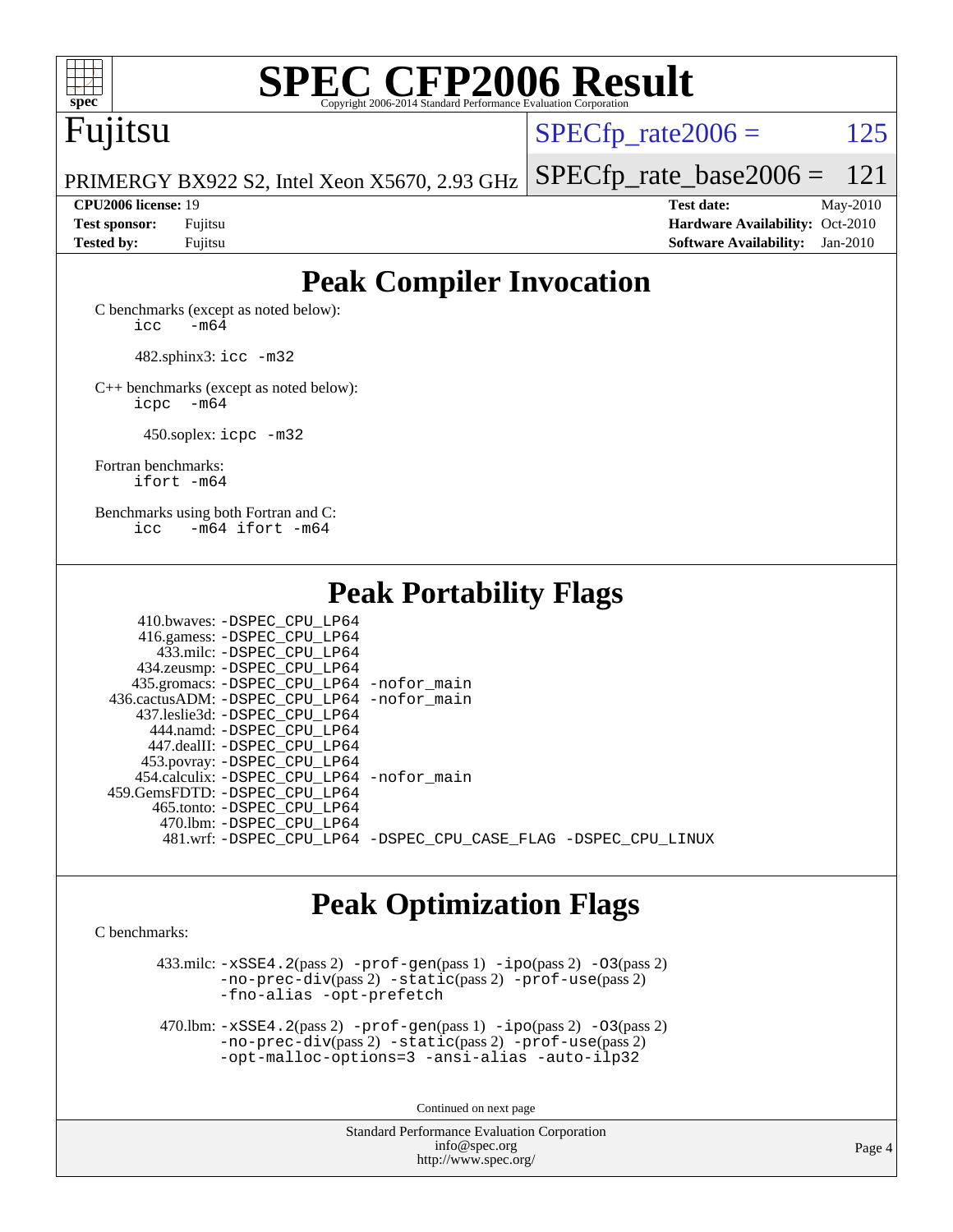

# **[SPEC CFP2006 Result](http://www.spec.org/auto/cpu2006/Docs/result-fields.html#SPECCFP2006Result)**

Fujitsu

 $SPECTp\_rate2006 = 125$ 

[SPECfp\\_rate\\_base2006 =](http://www.spec.org/auto/cpu2006/Docs/result-fields.html#SPECfpratebase2006) 121

PRIMERGY BX922 S2, Intel Xeon X5670, 2.93 GHz

**[CPU2006 license:](http://www.spec.org/auto/cpu2006/Docs/result-fields.html#CPU2006license)** 19 **[Test date:](http://www.spec.org/auto/cpu2006/Docs/result-fields.html#Testdate)** May-2010 **[Test sponsor:](http://www.spec.org/auto/cpu2006/Docs/result-fields.html#Testsponsor)** Fujitsu **[Hardware Availability:](http://www.spec.org/auto/cpu2006/Docs/result-fields.html#HardwareAvailability)** Oct-2010 **[Tested by:](http://www.spec.org/auto/cpu2006/Docs/result-fields.html#Testedby)** Fujitsu **[Software Availability:](http://www.spec.org/auto/cpu2006/Docs/result-fields.html#SoftwareAvailability)** Jan-2010

## **[Peak Optimization Flags \(Continued\)](http://www.spec.org/auto/cpu2006/Docs/result-fields.html#PeakOptimizationFlags)**

 482.sphinx3: [-xSSE4.2](http://www.spec.org/cpu2006/results/res2010q3/cpu2006-20100702-12101.flags.html#user_peakOPTIMIZE482_sphinx3_f-xSSE42_f91528193cf0b216347adb8b939d4107) [-ipo](http://www.spec.org/cpu2006/results/res2010q3/cpu2006-20100702-12101.flags.html#user_peakOPTIMIZE482_sphinx3_f-ipo) [-O3](http://www.spec.org/cpu2006/results/res2010q3/cpu2006-20100702-12101.flags.html#user_peakOPTIMIZE482_sphinx3_f-O3) [-no-prec-div](http://www.spec.org/cpu2006/results/res2010q3/cpu2006-20100702-12101.flags.html#user_peakOPTIMIZE482_sphinx3_f-no-prec-div) [-static](http://www.spec.org/cpu2006/results/res2010q3/cpu2006-20100702-12101.flags.html#user_peakOPTIMIZE482_sphinx3_f-static) [-unroll2](http://www.spec.org/cpu2006/results/res2010q3/cpu2006-20100702-12101.flags.html#user_peakCOPTIMIZE482_sphinx3_f-unroll_784dae83bebfb236979b41d2422d7ec2) [C++ benchmarks:](http://www.spec.org/auto/cpu2006/Docs/result-fields.html#CXXbenchmarks) 444.namd:  $-xSSE4$ . 2(pass 2)  $-prof-gen(pass 1) -ipo(pass 2) -O3(pass 2)$  $-prof-gen(pass 1) -ipo(pass 2) -O3(pass 2)$  $-prof-gen(pass 1) -ipo(pass 2) -O3(pass 2)$  $-prof-gen(pass 1) -ipo(pass 2) -O3(pass 2)$  $-prof-gen(pass 1) -ipo(pass 2) -O3(pass 2)$  $-prof-gen(pass 1) -ipo(pass 2) -O3(pass 2)$ [-no-prec-div](http://www.spec.org/cpu2006/results/res2010q3/cpu2006-20100702-12101.flags.html#user_peakPASS2_CXXFLAGSPASS2_LDFLAGS444_namd_f-no-prec-div)(pass 2) [-static](http://www.spec.org/cpu2006/results/res2010q3/cpu2006-20100702-12101.flags.html#user_peakPASS2_CXXFLAGSPASS2_LDFLAGS444_namd_f-static)(pass 2) [-prof-use](http://www.spec.org/cpu2006/results/res2010q3/cpu2006-20100702-12101.flags.html#user_peakPASS2_CXXFLAGSPASS2_LDFLAGS444_namd_prof_use_bccf7792157ff70d64e32fe3e1250b55)(pass 2) [-fno-alias](http://www.spec.org/cpu2006/results/res2010q3/cpu2006-20100702-12101.flags.html#user_peakCXXOPTIMIZE444_namd_f-no-alias_694e77f6c5a51e658e82ccff53a9e63a) [-auto-ilp32](http://www.spec.org/cpu2006/results/res2010q3/cpu2006-20100702-12101.flags.html#user_peakCXXOPTIMIZE444_namd_f-auto-ilp32) 447.dealII: basepeak = yes 450.soplex: [-xSSE4.2](http://www.spec.org/cpu2006/results/res2010q3/cpu2006-20100702-12101.flags.html#user_peakPASS2_CXXFLAGSPASS2_LDFLAGS450_soplex_f-xSSE42_f91528193cf0b216347adb8b939d4107)(pass 2) [-prof-gen](http://www.spec.org/cpu2006/results/res2010q3/cpu2006-20100702-12101.flags.html#user_peakPASS1_CXXFLAGSPASS1_LDFLAGS450_soplex_prof_gen_e43856698f6ca7b7e442dfd80e94a8fc)(pass 1) [-ipo](http://www.spec.org/cpu2006/results/res2010q3/cpu2006-20100702-12101.flags.html#user_peakPASS2_CXXFLAGSPASS2_LDFLAGS450_soplex_f-ipo)(pass 2) [-O3](http://www.spec.org/cpu2006/results/res2010q3/cpu2006-20100702-12101.flags.html#user_peakPASS2_CXXFLAGSPASS2_LDFLAGS450_soplex_f-O3)(pass 2) [-no-prec-div](http://www.spec.org/cpu2006/results/res2010q3/cpu2006-20100702-12101.flags.html#user_peakPASS2_CXXFLAGSPASS2_LDFLAGS450_soplex_f-no-prec-div)(pass 2) [-static](http://www.spec.org/cpu2006/results/res2010q3/cpu2006-20100702-12101.flags.html#user_peakPASS2_CXXFLAGSPASS2_LDFLAGS450_soplex_f-static)(pass 2) [-prof-use](http://www.spec.org/cpu2006/results/res2010q3/cpu2006-20100702-12101.flags.html#user_peakPASS2_CXXFLAGSPASS2_LDFLAGS450_soplex_prof_use_bccf7792157ff70d64e32fe3e1250b55)(pass 2) [-opt-malloc-options=3](http://www.spec.org/cpu2006/results/res2010q3/cpu2006-20100702-12101.flags.html#user_peakOPTIMIZE450_soplex_f-opt-malloc-options_13ab9b803cf986b4ee62f0a5998c2238) 453.povray: [-xSSE4.2](http://www.spec.org/cpu2006/results/res2010q3/cpu2006-20100702-12101.flags.html#user_peakPASS2_CXXFLAGSPASS2_LDFLAGS453_povray_f-xSSE42_f91528193cf0b216347adb8b939d4107)(pass 2) [-prof-gen](http://www.spec.org/cpu2006/results/res2010q3/cpu2006-20100702-12101.flags.html#user_peakPASS1_CXXFLAGSPASS1_LDFLAGS453_povray_prof_gen_e43856698f6ca7b7e442dfd80e94a8fc)(pass 1) [-ipo](http://www.spec.org/cpu2006/results/res2010q3/cpu2006-20100702-12101.flags.html#user_peakPASS2_CXXFLAGSPASS2_LDFLAGS453_povray_f-ipo)(pass 2) [-O3](http://www.spec.org/cpu2006/results/res2010q3/cpu2006-20100702-12101.flags.html#user_peakPASS2_CXXFLAGSPASS2_LDFLAGS453_povray_f-O3)(pass 2) [-no-prec-div](http://www.spec.org/cpu2006/results/res2010q3/cpu2006-20100702-12101.flags.html#user_peakPASS2_CXXFLAGSPASS2_LDFLAGS453_povray_f-no-prec-div)(pass 2) [-static](http://www.spec.org/cpu2006/results/res2010q3/cpu2006-20100702-12101.flags.html#user_peakPASS2_CXXFLAGSPASS2_LDFLAGS453_povray_f-static)(pass 2) [-prof-use](http://www.spec.org/cpu2006/results/res2010q3/cpu2006-20100702-12101.flags.html#user_peakPASS2_CXXFLAGSPASS2_LDFLAGS453_povray_prof_use_bccf7792157ff70d64e32fe3e1250b55)(pass 2) [-unroll4](http://www.spec.org/cpu2006/results/res2010q3/cpu2006-20100702-12101.flags.html#user_peakCXXOPTIMIZE453_povray_f-unroll_4e5e4ed65b7fd20bdcd365bec371b81f) [-ansi-alias](http://www.spec.org/cpu2006/results/res2010q3/cpu2006-20100702-12101.flags.html#user_peakCXXOPTIMIZE453_povray_f-ansi-alias) [Fortran benchmarks](http://www.spec.org/auto/cpu2006/Docs/result-fields.html#Fortranbenchmarks): 410.bwaves: [-xSSE4.2](http://www.spec.org/cpu2006/results/res2010q3/cpu2006-20100702-12101.flags.html#user_peakOPTIMIZE410_bwaves_f-xSSE42_f91528193cf0b216347adb8b939d4107) [-ipo](http://www.spec.org/cpu2006/results/res2010q3/cpu2006-20100702-12101.flags.html#user_peakOPTIMIZE410_bwaves_f-ipo) [-O3](http://www.spec.org/cpu2006/results/res2010q3/cpu2006-20100702-12101.flags.html#user_peakOPTIMIZE410_bwaves_f-O3) [-no-prec-div](http://www.spec.org/cpu2006/results/res2010q3/cpu2006-20100702-12101.flags.html#user_peakOPTIMIZE410_bwaves_f-no-prec-div) [-static](http://www.spec.org/cpu2006/results/res2010q3/cpu2006-20100702-12101.flags.html#user_peakOPTIMIZE410_bwaves_f-static) [-opt-prefetch](http://www.spec.org/cpu2006/results/res2010q3/cpu2006-20100702-12101.flags.html#user_peakOPTIMIZE410_bwaves_f-opt-prefetch) 416.gamess: basepeak = yes  $434$ .zeusmp: basepeak = yes 437.leslie3d: basepeak = yes 459.GemsFDTD: basepeak = yes 465.tonto: [-xSSE4.2](http://www.spec.org/cpu2006/results/res2010q3/cpu2006-20100702-12101.flags.html#user_peakPASS2_FFLAGSPASS2_LDFLAGS465_tonto_f-xSSE42_f91528193cf0b216347adb8b939d4107)(pass 2) [-prof-gen](http://www.spec.org/cpu2006/results/res2010q3/cpu2006-20100702-12101.flags.html#user_peakPASS1_FFLAGSPASS1_LDFLAGS465_tonto_prof_gen_e43856698f6ca7b7e442dfd80e94a8fc)(pass 1) [-ipo](http://www.spec.org/cpu2006/results/res2010q3/cpu2006-20100702-12101.flags.html#user_peakPASS2_FFLAGSPASS2_LDFLAGS465_tonto_f-ipo)(pass 2) [-O3](http://www.spec.org/cpu2006/results/res2010q3/cpu2006-20100702-12101.flags.html#user_peakPASS2_FFLAGSPASS2_LDFLAGS465_tonto_f-O3)(pass 2) [-no-prec-div](http://www.spec.org/cpu2006/results/res2010q3/cpu2006-20100702-12101.flags.html#user_peakPASS2_FFLAGSPASS2_LDFLAGS465_tonto_f-no-prec-div)(pass 2) [-static](http://www.spec.org/cpu2006/results/res2010q3/cpu2006-20100702-12101.flags.html#user_peakPASS2_FFLAGSPASS2_LDFLAGS465_tonto_f-static)(pass 2) [-prof-use](http://www.spec.org/cpu2006/results/res2010q3/cpu2006-20100702-12101.flags.html#user_peakPASS2_FFLAGSPASS2_LDFLAGS465_tonto_prof_use_bccf7792157ff70d64e32fe3e1250b55)(pass 2) [-unroll4](http://www.spec.org/cpu2006/results/res2010q3/cpu2006-20100702-12101.flags.html#user_peakOPTIMIZE465_tonto_f-unroll_4e5e4ed65b7fd20bdcd365bec371b81f) [-auto](http://www.spec.org/cpu2006/results/res2010q3/cpu2006-20100702-12101.flags.html#user_peakOPTIMIZE465_tonto_f-auto) [-inline-calloc](http://www.spec.org/cpu2006/results/res2010q3/cpu2006-20100702-12101.flags.html#user_peakOPTIMIZE465_tonto_f-inline-calloc) [-opt-malloc-options=3](http://www.spec.org/cpu2006/results/res2010q3/cpu2006-20100702-12101.flags.html#user_peakOPTIMIZE465_tonto_f-opt-malloc-options_13ab9b803cf986b4ee62f0a5998c2238) [Benchmarks using both Fortran and C](http://www.spec.org/auto/cpu2006/Docs/result-fields.html#BenchmarksusingbothFortranandC): 435.gromacs: [-xSSE4.2](http://www.spec.org/cpu2006/results/res2010q3/cpu2006-20100702-12101.flags.html#user_peakPASS2_CFLAGSPASS2_FFLAGSPASS2_LDFLAGS435_gromacs_f-xSSE42_f91528193cf0b216347adb8b939d4107)(pass 2) [-prof-gen](http://www.spec.org/cpu2006/results/res2010q3/cpu2006-20100702-12101.flags.html#user_peakPASS1_CFLAGSPASS1_FFLAGSPASS1_LDFLAGS435_gromacs_prof_gen_e43856698f6ca7b7e442dfd80e94a8fc)(pass 1) [-ipo](http://www.spec.org/cpu2006/results/res2010q3/cpu2006-20100702-12101.flags.html#user_peakPASS2_CFLAGSPASS2_FFLAGSPASS2_LDFLAGS435_gromacs_f-ipo)(pass 2) [-O3](http://www.spec.org/cpu2006/results/res2010q3/cpu2006-20100702-12101.flags.html#user_peakPASS2_CFLAGSPASS2_FFLAGSPASS2_LDFLAGS435_gromacs_f-O3)(pass 2) [-no-prec-div](http://www.spec.org/cpu2006/results/res2010q3/cpu2006-20100702-12101.flags.html#user_peakPASS2_CFLAGSPASS2_FFLAGSPASS2_LDFLAGS435_gromacs_f-no-prec-div)(pass 2) [-static](http://www.spec.org/cpu2006/results/res2010q3/cpu2006-20100702-12101.flags.html#user_peakPASS2_CFLAGSPASS2_FFLAGSPASS2_LDFLAGS435_gromacs_f-static)(pass 2) [-prof-use](http://www.spec.org/cpu2006/results/res2010q3/cpu2006-20100702-12101.flags.html#user_peakPASS2_CFLAGSPASS2_FFLAGSPASS2_LDFLAGS435_gromacs_prof_use_bccf7792157ff70d64e32fe3e1250b55)(pass 2) [-opt-prefetch](http://www.spec.org/cpu2006/results/res2010q3/cpu2006-20100702-12101.flags.html#user_peakOPTIMIZE435_gromacs_f-opt-prefetch) [-auto-ilp32](http://www.spec.org/cpu2006/results/res2010q3/cpu2006-20100702-12101.flags.html#user_peakCOPTIMIZE435_gromacs_f-auto-ilp32) 436.cactusADM: basepeak = yes 454.calculix: basepeak = yes  $481.wrf:$  basepeak = yes The flags file that was used to format this result can be browsed at <http://www.spec.org/cpu2006/flags/Intel-ic11.1-linux64-revE.20100330.02.html>